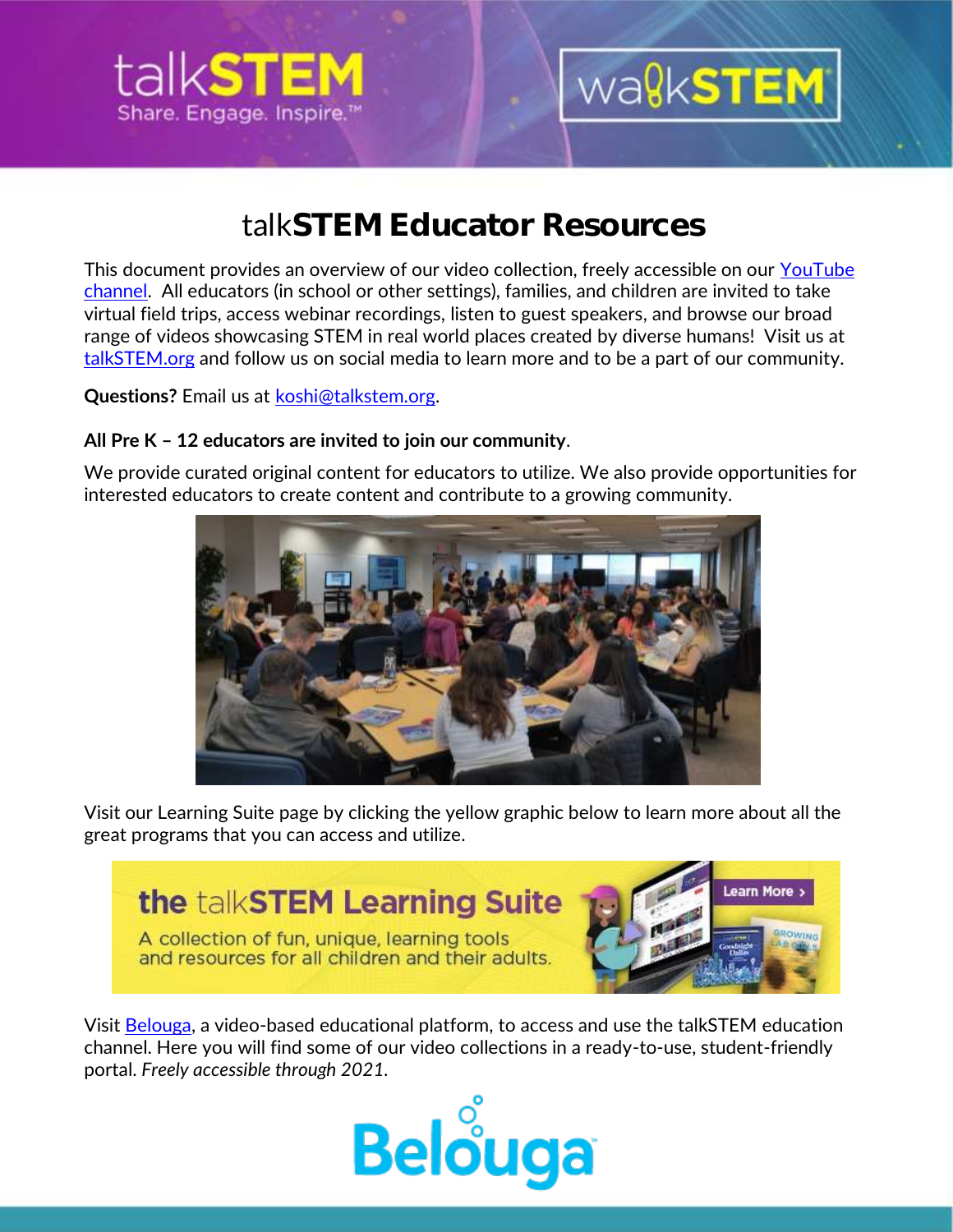

## wa**gkSTEM**

### talk**STEM YouTube Channel Table of Contents**

Our YouTube channel of over 250 videos is a valuable free resource for Pre K-12 educators interested in highlighting real world connections to STEM in general and to math in particular. We encourage you to share this content with colleagues and administrators.

*The following video category titles are hyperlinked, click and explore!*

 **I. Welcome to the talkSTEM nonprofit and our [walkSTEM](https://www.youtube.com/playlist?list=PLOibICAocP-C6tWqYaQaH2Q26YZAft7Nd) Program (7 videos)**



### **II. Girls and [Women](https://www.youtube.com/c/talkSTEM/playlists?view=50&sort=dd&shelf_id=2) in STEAM (~75 videos)**

This video collection features girls and women of all ages engaging with steal, whether professionals in their field or students with a passion for Science, Technology, Engineering, Arts, and Mathematics. Great for all ages.

### **III. walkSTEM Academy: Go on a virtual [walkSTEM](https://www.youtube.com/c/talkSTEM/playlists?view=50&sort=dd&shelf_id=3) tour (119 videos)**

This is our collection of place-based learning videos from the walkSTEM Initiative. Great for K-12 and after school classrooms. All TEKS listed in description of each video.

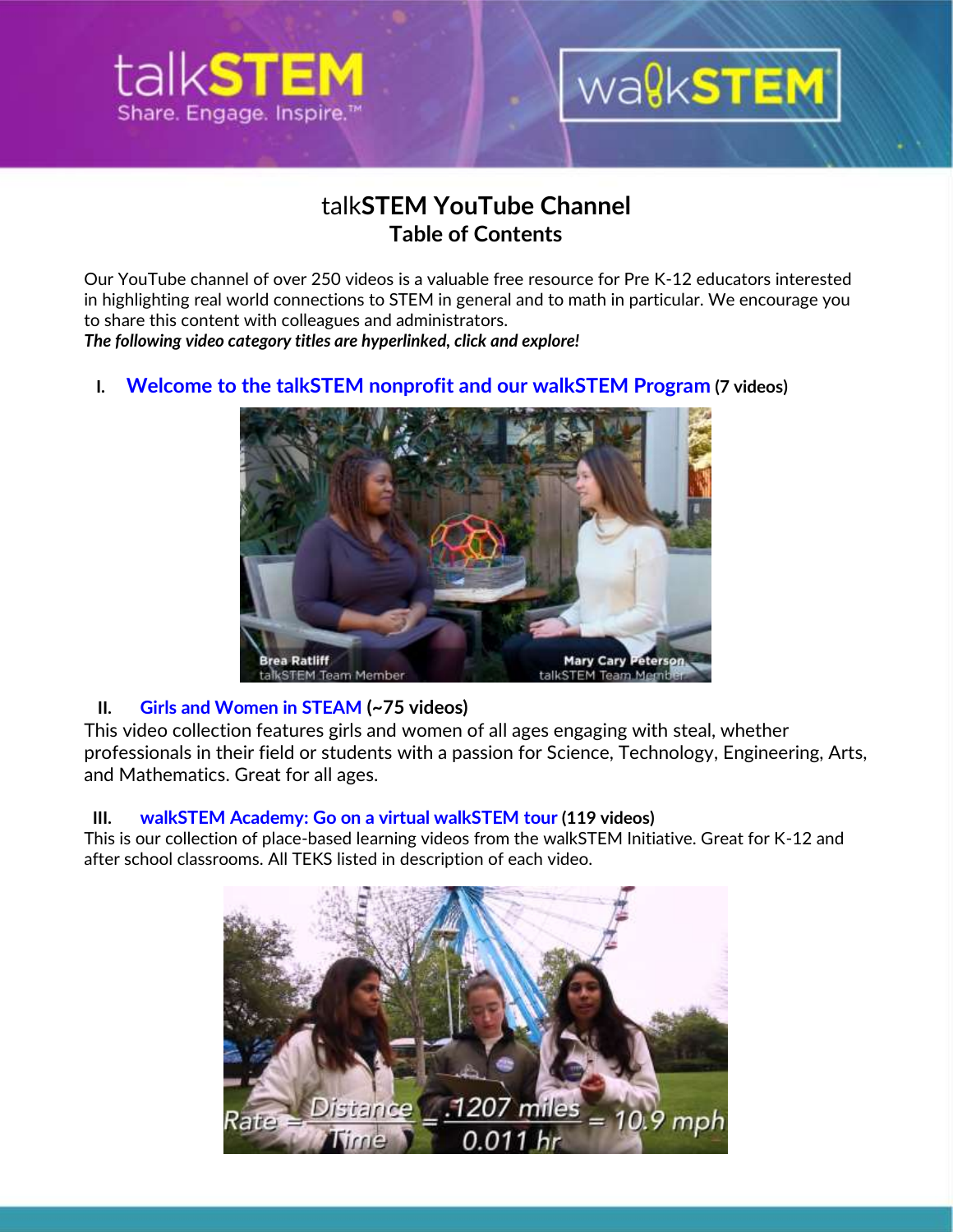# Share, Engage, Inspire

## wagkSTEM

### **IV. STEM in the Real World: [walkSTEM](https://www.youtube.com/c/talkSTEM/playlists?view=50&sort=dd&shelf_id=4) Stops Organized by Theme (~170 videos)**

These playlists are organized by theme and STEM concept instead of location. Examples of themes include Math & Art, Math & Nature, Geometry Concepts, Sustainability & the Environment, Science in the Real World.

#### **V. Create Your Own [walkSTEM:](https://www.youtube.com/c/talkSTEM/playlists?view=50&sort=dd&shelf_id=5) Go on a virtual walkSTEM tour created by our growing [community](https://www.youtube.com/c/talkSTEM/playlists?view=50&sort=dd&shelf_id=5) (~80 videos)**

These playlists include walkSTEM tours created by our growing community. You can watch walkSTEM tours designed by third graders at Mt. Auburn STEAM Academy, private high school students, graduate students, and working professionals.



*Mount Auburn STEAM Academy student from Create Your Own walkSTEM playlist*

### **VI. [Careers](https://www.youtube.com/c/talkSTEM/playlists?view=50&sort=dd&shelf_id=6) in STEAM (~65 videos)**

These playlists features industry professionals discussing their fields and how they entered STEAM professionally, great for anybody interested in pursuing STEAM themselves.

### **VII. [Events](https://www.youtube.com/c/talkSTEM/playlists?view=50&sort=dd&shelf_id=7) (~50 videos)**

These playlists include highlights from talkSTEM events including our annual Pi Day Math Festival, *Honoring Women in STEAM*, *STEM in the Dallas Arts District*, and other empowering panel discussions.

### **VI. [talkingSTEM: Videoblogs](https://www.youtube.com/c/talkSTEM/playlists?view=50&sort=dd&shelf_id=8) (~50 videos)**

These playlists include blogs by the CEO of Girl Scouts of Northeast Texas, founder of the Wolfram Group, and more.

### **VII. [More Resources for All Educators: How to walk and talk STEM](https://www.youtube.com/c/talkSTEM/playlists?view=50&sort=dd&shelf_id=9) (~25 videos)**

These playlists introduce talkSTEM curriculum usable in any classroom. You can learn from Dr. Glen Whitney (founder of MoMath, the National Museum of Mathematics in New York) and Ron Lancaster, Senior Lecturer at the University of Toronto. The *Create Your Own walkSTEM toolkit* is a handy resource for teachers interested in implementing this project in the classroom or as an after-school club.